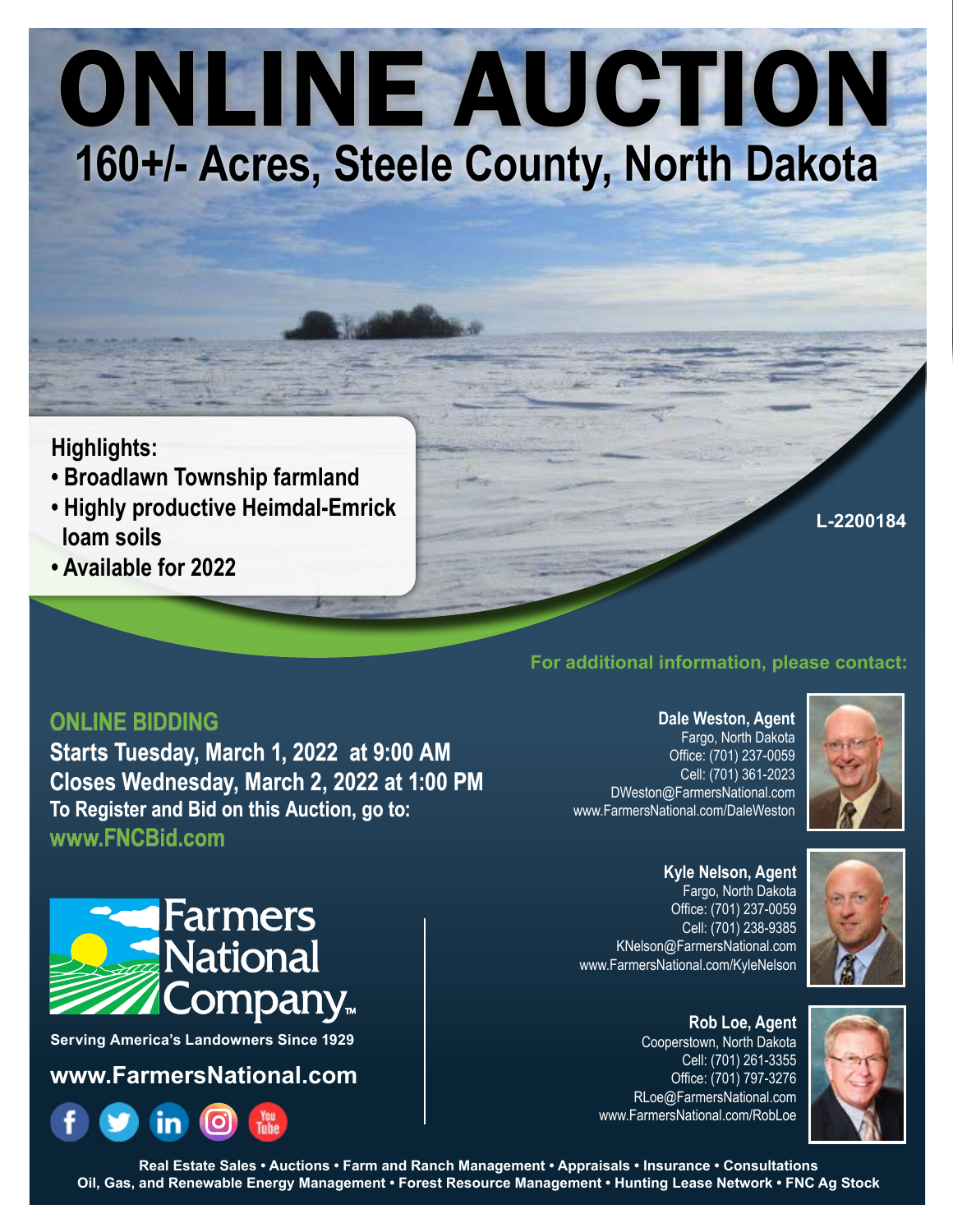# **Property Information**

**Property Location:** From the intersection of County Highway 1 and Highway 16, on the south side of Galesburg, North Dakota, go three miles west and one mile south. This will place you at the northwest corner of the quarter section.

**Legal Description:** NW1/4 of Section 36, T144 R54

**Property Description:** Great farmland located near Galesburg with a Productivity Index rating of 72.

## **Farm Data:**

Cropland 151.85 acres<br>Non-crop 8.15 acres Non-crop 8.15 acres<br>Total 160.00 acres  $160.00$  acres

## **FSA Information:**

| <b>Crop</b>  | <b>Base</b> | Yield                   |
|--------------|-------------|-------------------------|
| Corn         |             | 40.34 acres 125 bushels |
| Soybeans     | 39.94 acres | 35 bushels              |
| <b>Wheat</b> | 24.26 acres | 55 bushels              |

**2022 Taxes:** \$1,824.04 (discounted rate)

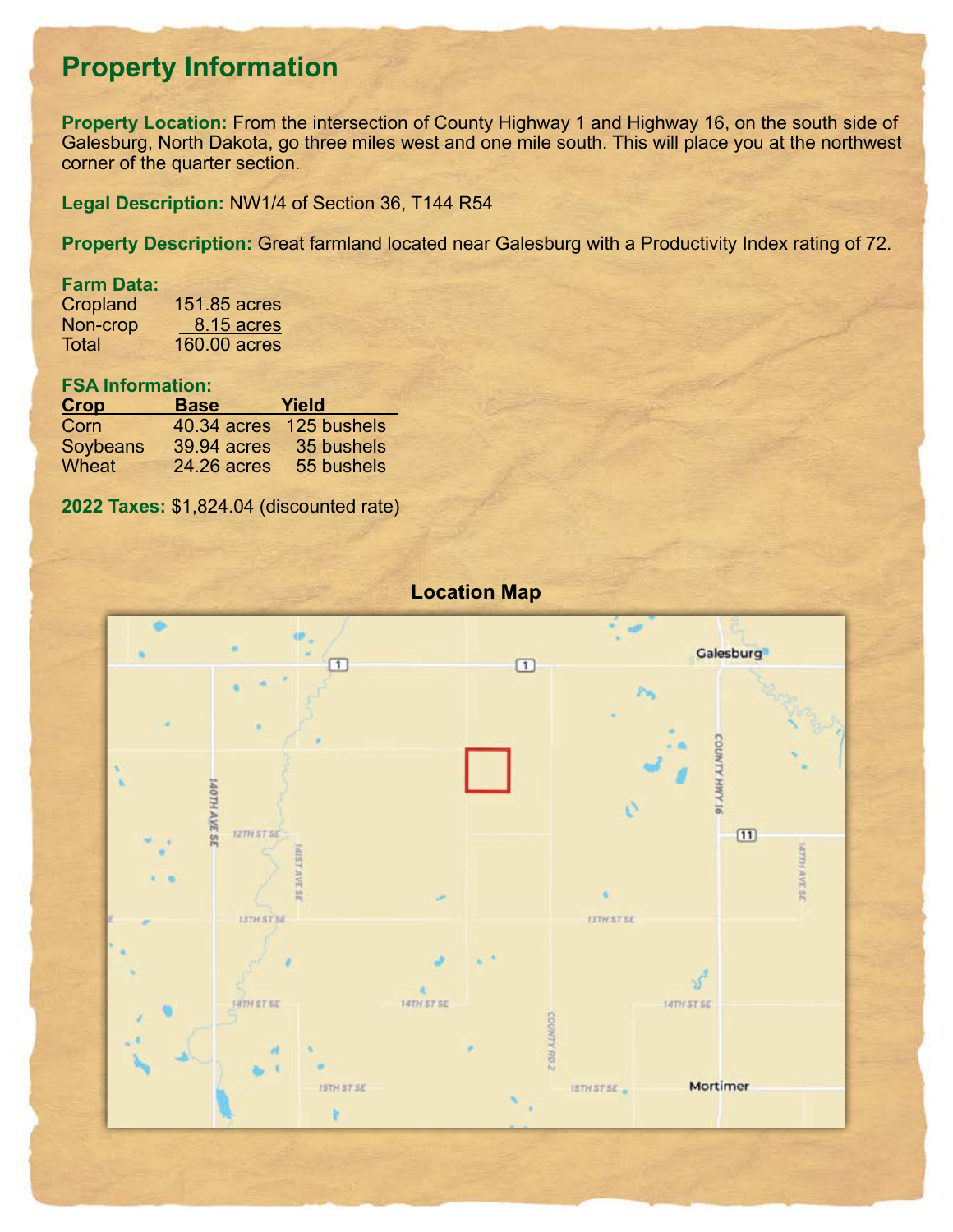

**United States**



2021 Program Year

**S36 T144N R54W** Map Created March 09, 2021

0 235 470 940

| SOIL CODE     | SOIL DESCRIPTION                                     | <b>ACRES</b>    | $\%$  | CPI   | <b>NCCPI</b> | CAP  |
|---------------|------------------------------------------------------|-----------------|-------|-------|--------------|------|
| G229A         | Heimdal Emrick loams, 0 to 3 percent slopes          | 64.31           | 40.38 | 80    | 54           | 2e   |
| G229B         | Heimdal-Emrick loams, 3 to 6 percent slopes          | 45.01           | 28.26 | 73    | 53           | 2e   |
| G210A         | Fram-Tonka complex, 0 to 3 percent slopes            | 20.15           | 12.65 | 63    | 43           | 2e   |
| G231A         | Embden-Heimdal complex, 0 to 3 percent slopes        | 16.88           | 10.6  | 72    | 56           | 3e   |
| G229C         | Heimdal-Esmond-Sisseton loams, 6 to 9 percent slopes | 12.9            | 8.1   | 55    | 46           | 3e   |
| <b>TOTALS</b> |                                                      | 159.2<br>$7(*)$ | 100%  | 72.99 | 51.88        | 2.19 |

 $(^\circ)$  Total acres may differ in the second decimal compared to the sum of each acreage soll. This is due to a round error because we only show the acres of each soil with two decimal.

\$#) &&22\$\$\$ 2"